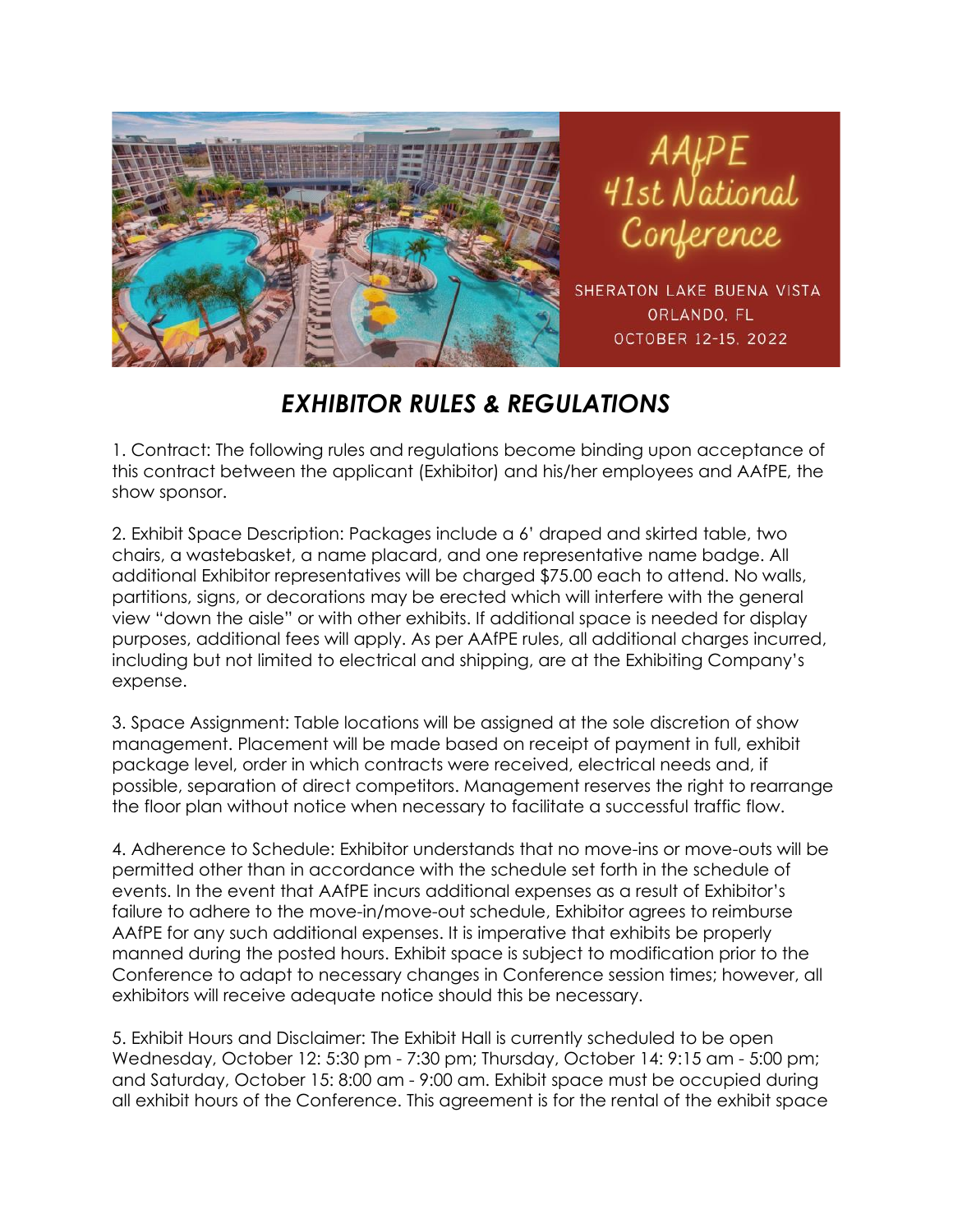only. AAfPE has not made and does not make any warranty of representation whatsoever, either expressed or implied, including but not limited to (1) the level of attendance at the Conference, (2) the number of meeting attendees who will visit any of the exhibits, or (3) whether any exhibit will be seen by persons having the authority to procure or commit to procure products or services being exhibited. Final hours to be sent prior to show.

6. Unoccupied Space: AAfPE reserves the right, should any rented space remain unoccupied after the first hour of the show's opening, to rent or occupy said space. Any person, partnership, or corporation engaging space who shall fail to make payment as herein provided shall thereby and thereupon forfeit all rights in and to the use of assigned space, and AAfPE shall have the right to dispose of such space in such a manner as it may consider to its interest without liability on the part of AAfPE.

7. Payments and Refunds: Cancellation or reductions in space and refund are subject to the following conditions: Exhibitors shall give written notice of cancellation. If written notice is received more than 60 days prior to show opening, total money less a 50% cancellation fee will be refunded to Exhibitor; no refunds will be allowed for any cancellation less than 60 days prior to the opening of the Show and SHOW MANAGEMENT reserves the right to re-sell space.

8. Food Service: AAfPE reserves the right to provide food and beverage service during certain hours in the exhibit area. Exhibitor fees include the continental breakfasts, and refreshment breaks. Tickets must be purchased for all other events.

9. Noisy and Obnoxious Equipment: The operation of whistles or any objectionable device will not be allowed. After the show opens, noisy and unsightly work will not be permitted. AAfPE reserves the right to restrict exhibits that may be objectionable or to order the removal of any portion of an exhibit which in the judgment of AAfPE is detrimental to or distracts from the general order of the exhibits.

10. Fire and Safety Regulations: In order to comply with local fire ordinance requirements, all decorative material must be flame resistant. No volatile or flammable fluids, substances or materials of any nature prohibited by city fire regulations or insurance carriers may be used at any table. All local regulations will be strictly enforced and the exhibitor assumes all responsibility for compliance with such regulations. Fire hose cabinets and fire exits must be left accessible and in full view at all times.

11. Indemnification and Limitation of Liability: Exhibitor shall assume responsibility for damage to the Site caused by exhibitor and shall indemnify and hold harmless AAfPE, its employees, agents, officers, and directors and the Site for all liability ensuing from any cause whatsoever, that directly or indirectly involved exhibitor including accidents or injuries to Exhibitor, its agents or employees. Exhibitor assumes full responsibility for any accident, injury or property damage to any person viewing its exhibit where such accident, injury or property damage is caused by negligence of exhibitor, its agents or employees. All exhibit materials, equipment, and property of any kind belonging to or under the control of the exhibitors that may be on licensed premises of the Site shall